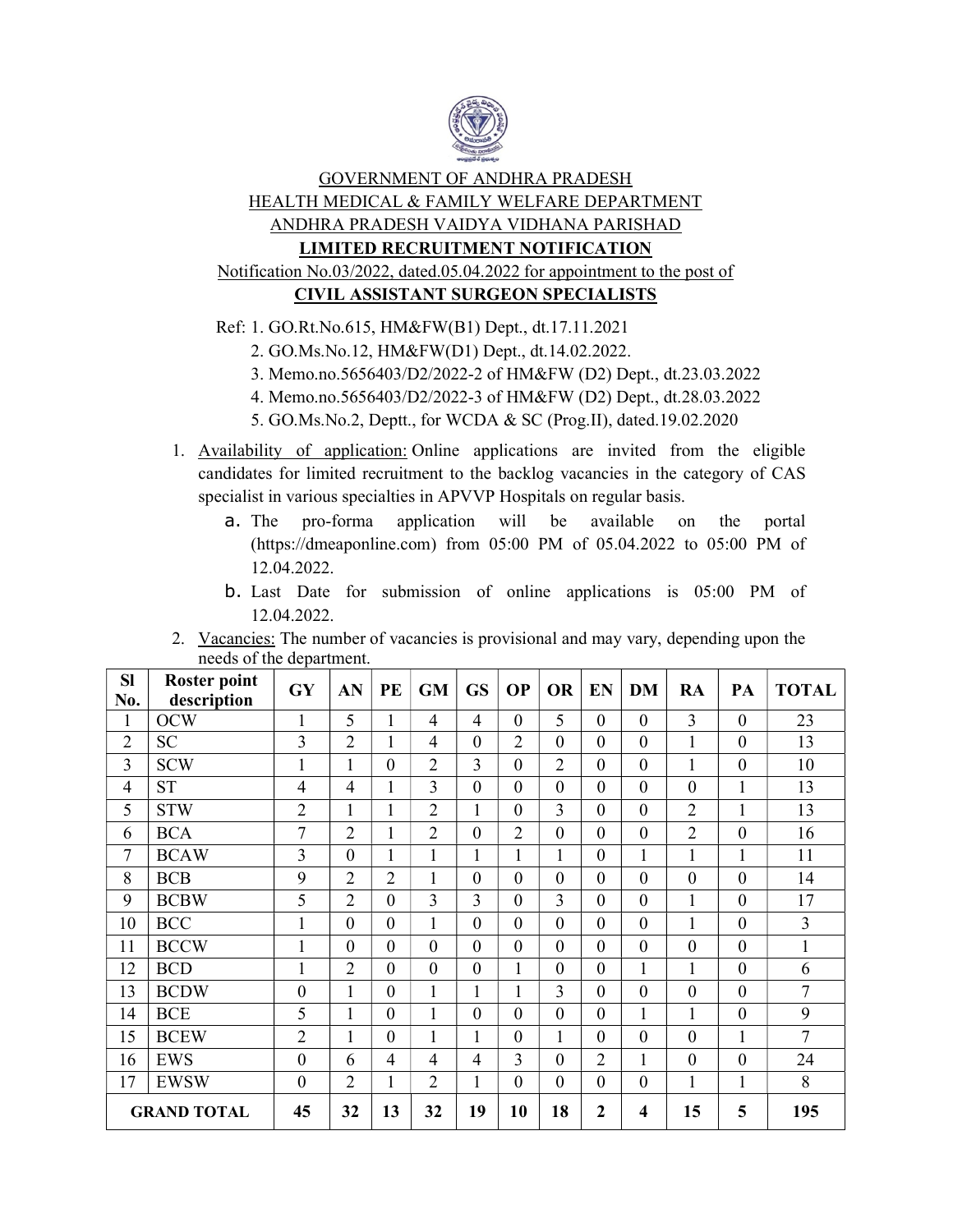Note:- GY-Gyneacology, AN-Anesthesia, PE-Paediatrics, GM-General Medicine, GS-General Surgery, OP-Ophthalmology, OR-Orthopedics, EN-ENT, DM-Dermatology, RA-Radiology and PA-Pathology.

### 3. Remuneration :

A consolidated amount of Rs.53, 500/- per month will be paid during the three years' probation period. After satisfactory completion of three years probation period, regular pay and allowances along with Non Practising Allowance  $\omega$ 15% of the basic pay per month will be allowed.

### 4. Reservations :

- a. are applicable as per Rule 22 of A.P State and Subordinate service rules and relevant instructions issued from time to time.
- b. to woman will be as per General Rule 22-A(G.O.Ms.No.41, WD&CW(Estt) Dept., dated 01.08.1996, GO Ms No.63, GA(Ser-D) Dept, dt: 17.04.2018 & instructions issued from time to time.
- c. to local candidates is applicable as per GO Ms No 674; GA (SPF.A) Dept, dt 28.10.1975, GO P No.763 GA.(SPF.A) Dept dated 15.11.1975 read with GO Ms No 124, GA (SPF-A) Dept dt. 07.03.2002, instructions issued vide Govt.memo.No.1585/D1/2014 of HM&FW (D) department, dated 18.08.2014 and instructions issued from time to time. This local reservation is only for providing zonal representation. The candidates will be posted in any vacancy in the state as this is a State cadre post, as per G.Os stated in Para 1.3(iii).

### d. Constitution of zones :-

#### zones district included

- I Srikakulam, Vizianagaram and Visakhapatnam
- II East Godavari, West Godavari and Krishna
- III Guntur, Prakasam and Nellore
- IV Chittoor, Cuddapah, Ananthapur and Kurnool
- e. Reservations for economically weaker sections will be as per GOMs.No.73 GA (Services-D) dept. dt: 04.08.2021.
- 5. Educational qualifications:
	- a. Candidates must have passed PG Degree / Diploma / DNB in that particular specialty or its equivalent qualification included in the schedule –I of the MCI Act, 1956 as amended from time to time from a college recognized by the Medical Council of India.
	- b. Candidates must be registered with A P State Medical Council constituted under MCI Act as applicable and should have updated renewal.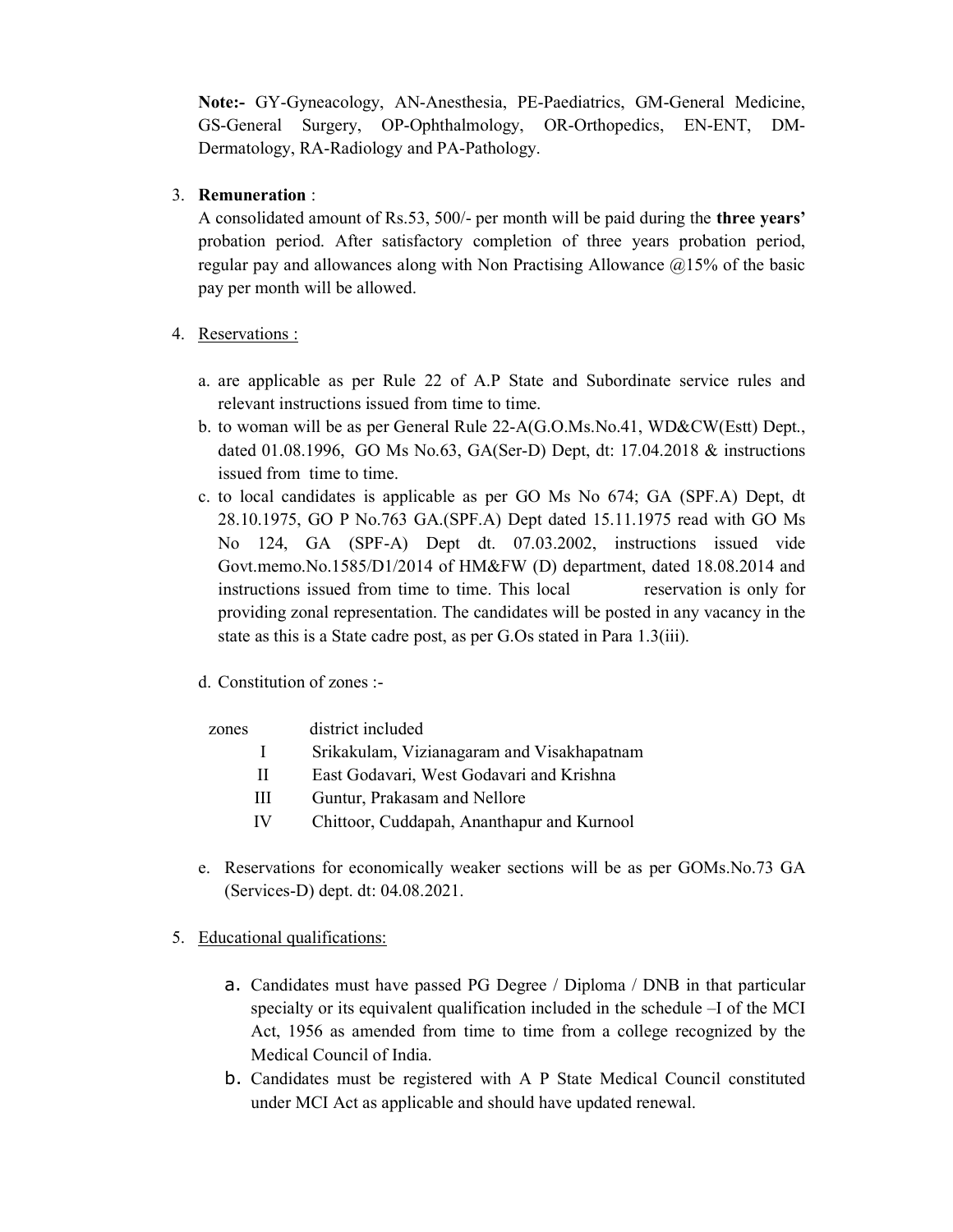- 6. Age: Upper age limit is 42 years. Age will be reckoned as on 01.07.2022 with relaxations as applicable. Relaxations will be as follows:
	- a. For SC, ST, BC candidates: 05 (Five) years.
	- b. For Ex-service Men: 03 (Three) years in addition to the length of service in armed forces.
	- c. For differently abled persons:10 (Ten) years.
	- d. Maximum age limit is 50 years with all relaxations put together.
- 7. Application Fee:

For OC and BC candidates Rs.1500/- and for SC&ST candidates: Rs.1000/-

Method of Payment: Application fee Rs.1500 for OC and BC candidates and Rs.1000 to SC and ST candidates shall be paid online which is enabled in the online application in the recruitment portal (https://dmeaponline.com) up to 05:00 PM of 12.04.2022.

- 8. Method of selection (As per GO RT NO 211, HM&FW(B2) Dept., Dt: 08.05.2021.):
	- a. Total Marks: 100
	- b. 65% will be allocated for aggregate of marks obtained in all the years in P.G.Diploma or any other equivalent qualification.
	- c. In addition 10% will be allocated for P.G. Degree /DNB/ Equivalent qualification.
	- d. Up to 10 marks  $\omega$  1.0 mark per completed year after acquiring requisite Qualification. Weightage will be reckoned up to the date of notification.
	- e. Weightage up to 15% will be given to the doctors working on Contract/ Outsourcing / Honorarium basis as shown below subject to their satisfactory service certified by the competent authority, as per GO Ms No. GO RT NO 211, HM& FW (B2) Dept., Dt:08.05.2021, GO Rt No.573 HM&FW(B2) dept. Dt.01.11.2021, GO Rt No.07 HM&FW(B2) dept. Dt.06.01.2022, Govt.Memo.no. 3740784/B2/2020 of HM&FW(B2) Dept., dt.14.02.2022 & Circular no.03/chfw/2022, dated.11.02.2022 of the Commissioner of Health and Family Welfare, A.P.

Based on working area:

- (i)  $\omega$  2.5. marks per six months in Tribal Area
- (ii)  $\omega$  2.0 marks per six months in Rural Area
- (iii)  $\omega$  1.0 marks per six months in urban areas
- f. The Medical Officers who worked on contract/outsourcing/honorarium basis and discontinued for administrative reasons i.e. for want of vacancy will be eligible for contract weightage.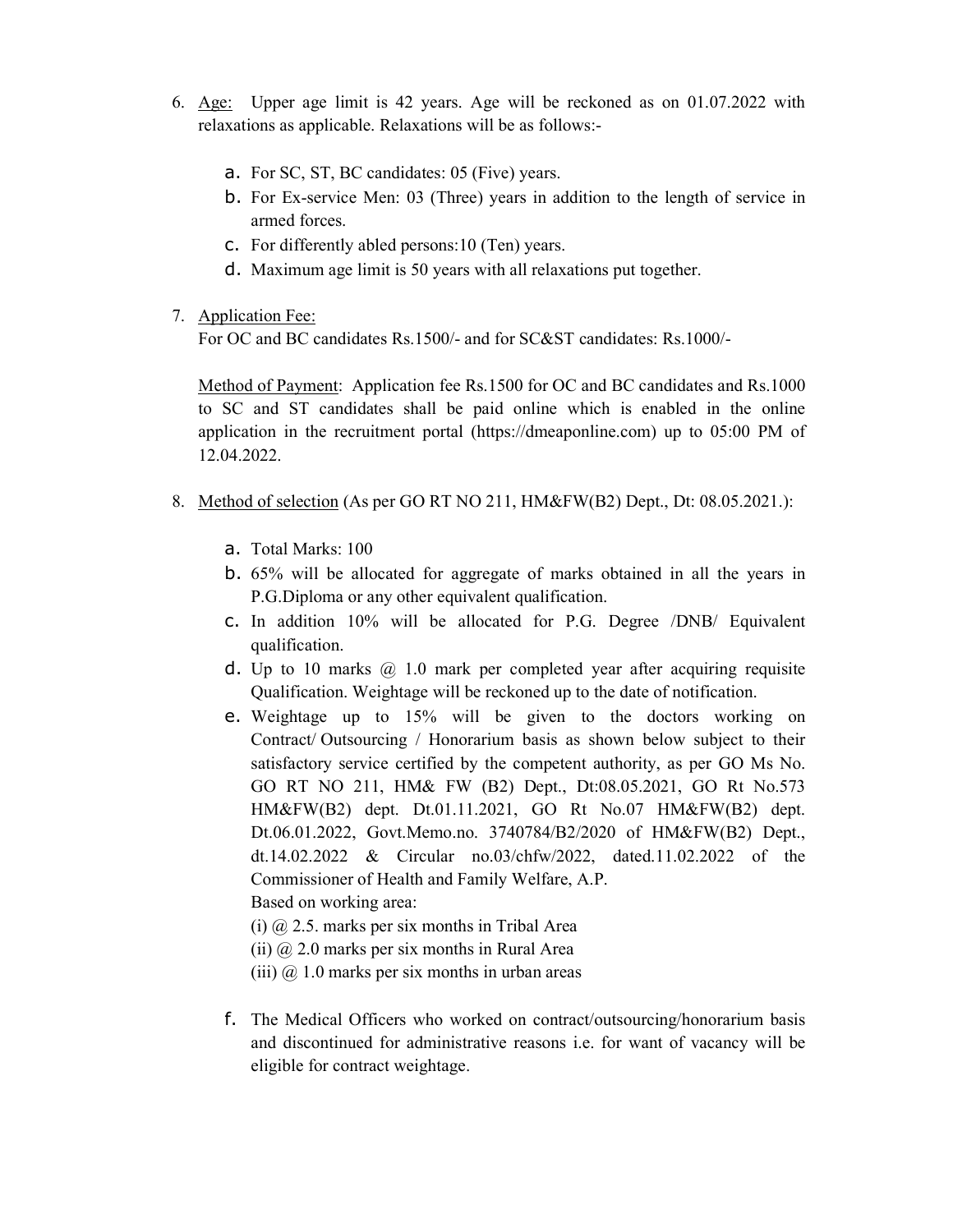- g. Maximum weightage for Government service rendered on contract /out sourcing /Honorarium basis in Tribal/Rural/Urban areas including COVID-19 duties is 15%.
- h. The above COVID-19 weightage shall be applicable only to the persons who are formally appointed by a competent authority authorized under the relevant covid orders / G.O.s and should have worked for the period; they are claiming the weightage for, as per the directions issued in Circular No.03/CHFW/2022 dt.11.02.2022 of the Commissioner of Health & Family Welfare, A.P. He / She shall be appointed by the District Collector or any other competent authority based on the orders issued by Government from time to time and certified by the controlling officers (DMHO / DCHS/Superintendent of GGH) to that effect.
- i. Contract service will be reckoned up to the date of notification as per Govt. Memo no.4274/D1/2013, HM&FW (D1) Dept., dt.10.07.2014.
- 9. Certificates to be uploaded:

## Note: Candidates must submit clear, visible and self attested copies of the documents from a to k of para 9.

- a. SSC or equivalent certificates (for date of birth).
- b. Degree certificate of P.G.Degree /Diploma/DNB/or equivalent qualification.
- c. Marks memos of all years of P.G.Degree /Diploma/DNB/ or equivalent qualification. It is the responsibility of the candidate to obtain and submit marks memos from the competent authorities where ever grades instead of marks are issued. In the absence of marks memos, marks will be calculated as per Govt. Memo.No.1600559/D/2022 HM&FW (D) dept. dt.22.03.2022.
- d. Valid certificate of registration in A.P. Medical Council constituted under the MCI Act with valid renewal.
- e. Study Certificates from class IV to X from the school where the candidate studied. In case of private study local candidature certificate for that particular 7 years period preceding to the year of passing X class from competent authority in Form Appendix I certificate of residence prescribed vide Sub clause (ii) of clause (a) of para 7 of the Presidential Order (proforma is herewith enclosed). Candidates migrated from Telangana shall submit certificate of Local candidature as per GO No 132 & 133 dt: 13.06.2017. In the absence of the suitable certificate, the candidate will be considered as non local and not eligible for appointment.
- f. Copy of valid caste certificate. In case of non submission of valid caste certificate, the candidate will be considered as OC.
- g. EWS (Economically weaker sections) certificate issued by the competent authority in case of the EWS categories in prescribed proforma.
- h. Certificate of disability issued in SADAREM.
- i. Service certificate from the controlling officer concerned (DM&HO/DCHS/ Superintendent of GGH / Any competent authority who appointed the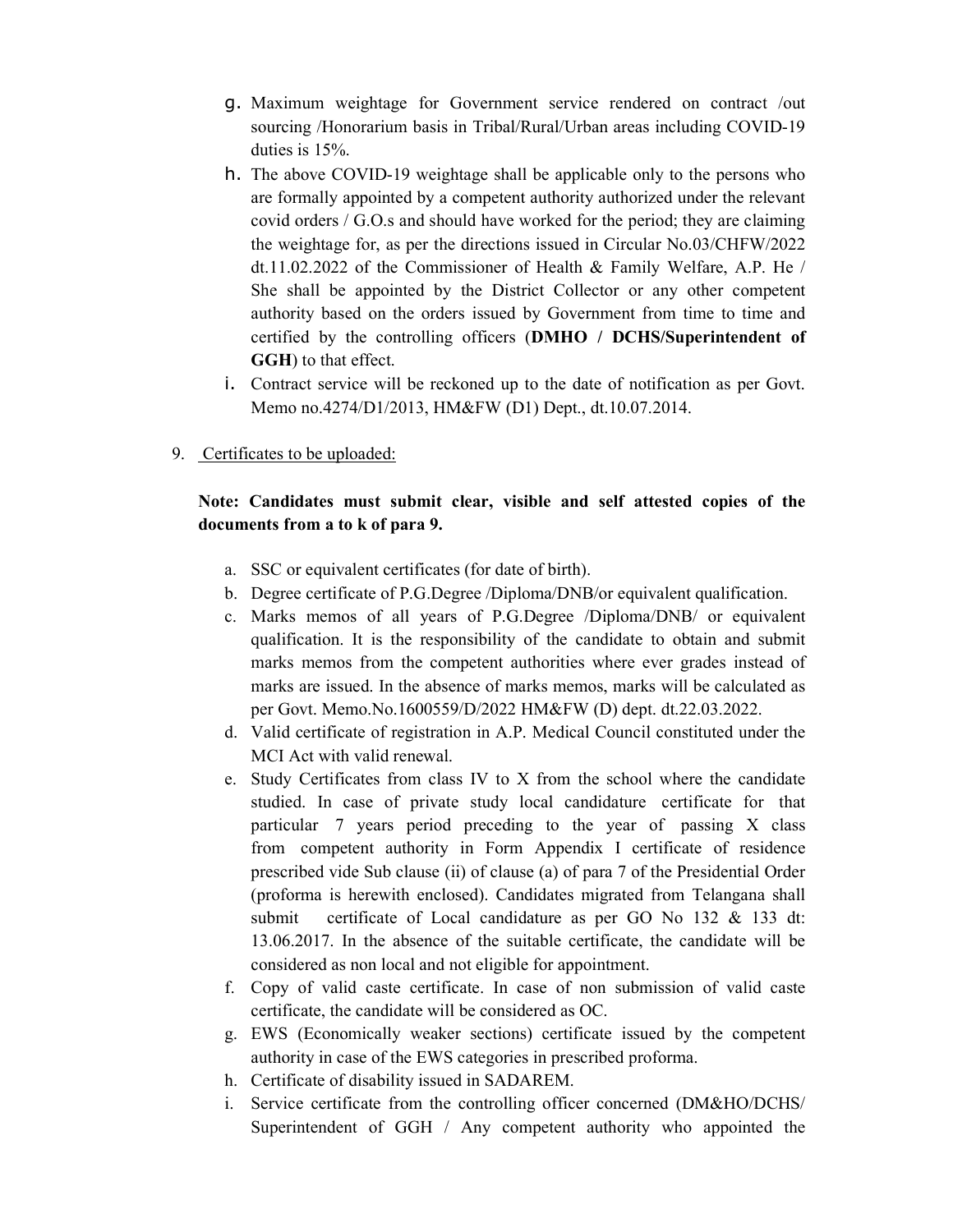applicant) for claiming weightage for Contract/outsourcing/honorary basis, in the absence of which the candidate will not be given any weightage (proforma is herewith enclosed) issued after the date of notification.

- j. Valid service certificate in case of candidates claiming Ex Service men reservation/age relaxation.
- k. Candidates who have been working on regular/consolidated pay basis shall submit No Objection Certificate (NOC) from the controlling officer concerned along with the application, failing which the candidature will be rejected.
- 10. Important information to the candidates:
	- a. Undergoing P G / Super Specialty course are advised not to apply. Permission will not be given to continue their PG/Super Specialty course under any circumstances, if selected.
	- b. Selected candidates will be posted to any medical institution as per requirement of the department in other than his or her native mandal /division.
	- c. If selected, he/she should stay at the bonafied Head Quarters compulsorily. Selected during this recruitment shall not be allowed to do Private Practice under any circumstances.
	- d. Selected and appointed should be abide by the Government rules in force regularly from time to time.
	- e. Candidates are advised to follow hmfw.ap.gov.in and cfw.ap.nic.in from time to time for further information.
- 11. Debarment:
	- a. Candidates should make sure of their eligibility to the post applied for and that the declaration made by them in the format of application regarding their eligibility in all aspects. Any candidate furnishing in-correct information or making false declaration regarding his/her eligibility at any stage or suppressing any information is liable to be debarred from recruitment conducted by the department and summarily rejection of their candidature for this recruitment & future recruitments.
	- b. The department is vested with duty of conducting recruitment and selection as per rules duly maintaining utmost secrecy and confidentiality in this progress and any attempt by any one causing or likely to cause breach of this duty in such manner or such action as to violate or likely to violate the fair practices followed and ensured by the department will be sufficient for rendering such questionable means ground for debarment.
- 12. Department's decision to be final
	- a. The decision of the department regarding acceptance or rejection of the candidature, conduct of counseling and at all consequent stages culminating in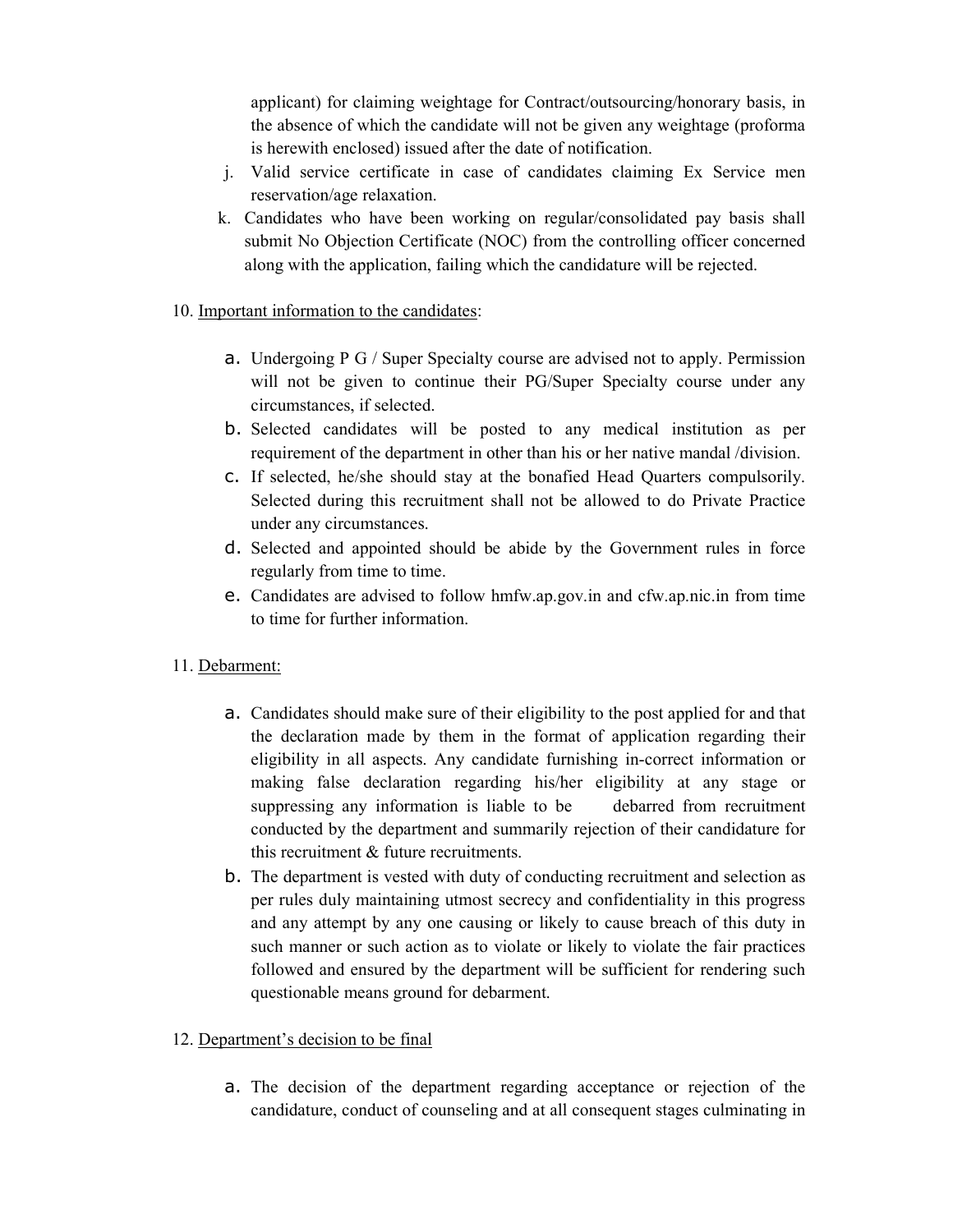the selection or otherwise of any candidates shall be final in all respects and binding on all concerned under the powers vested with. The department also reserves its right and modify regarding time and conditions laid down in the notification for conducting the various stages up to selection duly intimating details thereof to all concerned as warranted by any unforeseen circumstances arising during the course of this process.

b. All desirous and eligible candidates shall apply online after satisfying themselves that they are eligible as per the terms and conditions of this recruitment notification. Any application sent through any mode other than the prescribed online mode will not be entertained under any circumstances. Submission of application form by the candidate is authentication that he / she has read the notification and shall abide by the terms and conditions laid down there under.

> Sd/-Dr.Vinod Kumar.V, I.A.S, COMMISSIONER, A.P.VAIDYA VIDHANA PARISHAD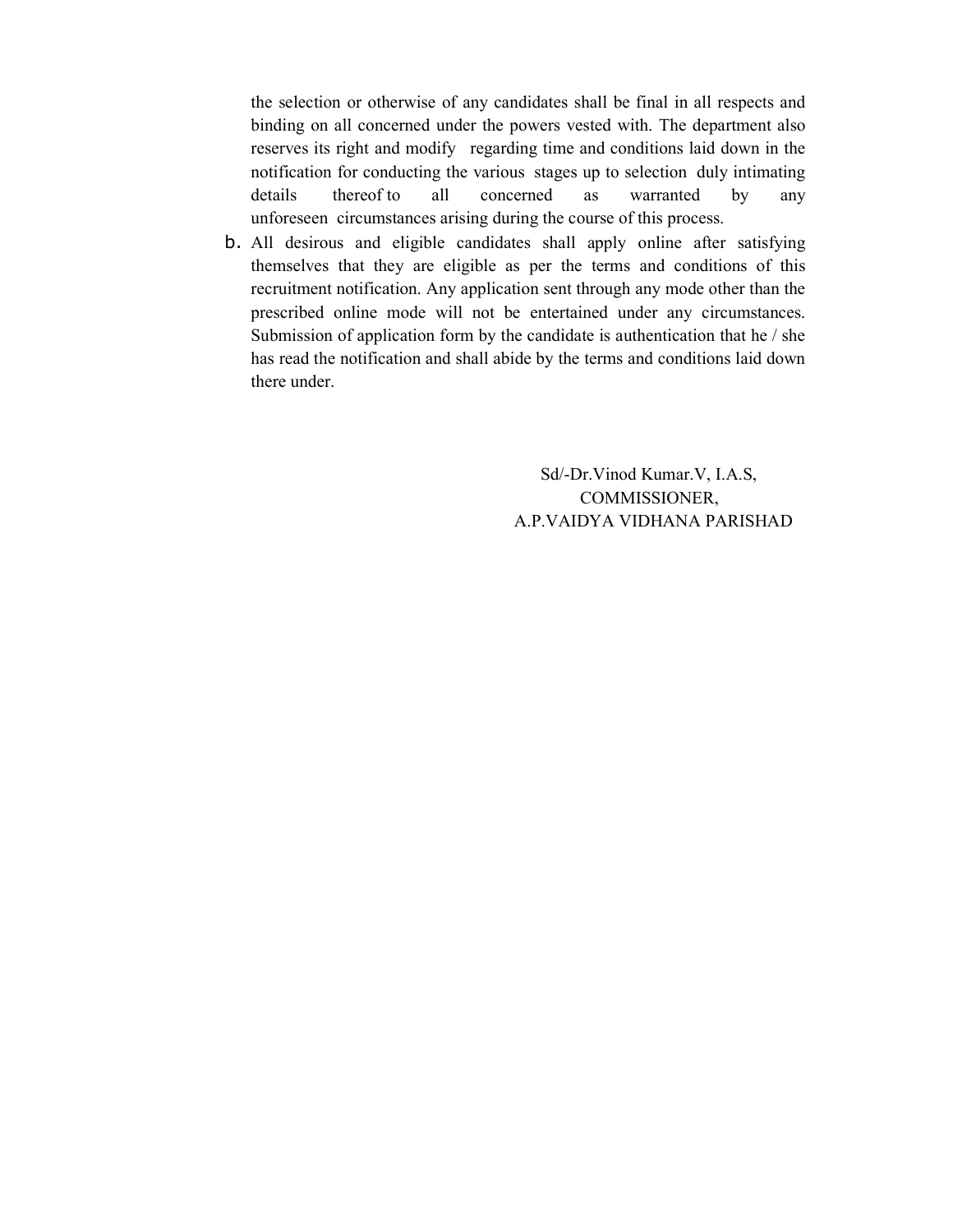#### CERTIFICATE TO BE ISSUED BY THE CONTROLLING OFFICER CONCERNED DM&HO/ DCHS/ ANY OTHER APPOINTING AUTHORITY

GO RT NO 211, HM& FW(B2) Dept., Dt:08.05.2021, GO Rt No.573 HM&FW(B2) dept. Dt.01.11.2021 and GO Rt No.07 HM&FW(B2) dept. Dt.06.01.2022. Govt.Memo.no. 3740784/B2/2020 of HM&FW(B2) Dept., dt.14.02.2022 read with Circlar.no.03/CHFW/2022 of CH&FW, AP dt.11.02.2022

This is to certify that Dr ....................................................................................................... S/o, D/o …………………………………………………… has been working / had worked as Medical officer in PHC/CHC/AH/District Hospital on contract /outsourcing/honorarium basis, who was recruited through District Selection Committee. The details of his/her services as on ................................... are as follows:

| Name of the<br>Institution | Tribal/<br>Rural/<br>Urban/<br>COVID | Working period<br>From<br>to |  | Duration | Reasons<br>for<br>break<br>inservic<br>e<br>if any | Appointed by DSC<br>or any other<br>appointing<br>authoritypermitted<br>by AP State Govt,<br>specify | Charges/<br>Allegation<br>s/Adverse<br>remarks if<br>any |
|----------------------------|--------------------------------------|------------------------------|--|----------|----------------------------------------------------|------------------------------------------------------------------------------------------------------|----------------------------------------------------------|
|                            |                                      |                              |  |          |                                                    |                                                                                                      |                                                          |
|                            |                                      |                              |  |          |                                                    |                                                                                                      |                                                          |
|                            |                                      |                              |  |          |                                                    |                                                                                                      |                                                          |
|                            |                                      |                              |  |          |                                                    |                                                                                                      |                                                          |

1.Total contract/outsourcing/honorarium basis services eligible for weightage

I.)Tribal..........................Months II.)Rural..........................Months III.)Urban............................Months

IV.)Covid duties ................................ Months.

2. His /her services as Medical officer during the contract period are satisfactory.

3. He/ she does not have any adverse remarks from his/her superiors during the period of contract services as medical officer

4. He/She is eligible for contractual services Weightage as per the rules published in the notification and Government Orders.

Date : SIGNATURE OF CONTROLING OFFICER Place : (DM&HO/DCHS/Superintendent of GGH / any other authority who appointed the applicant

| Note-1        | The maximum Weightage for Government service rendered in Tribal/Rural/Urban areas including COVID-19 dutiesis 15% |
|---------------|-------------------------------------------------------------------------------------------------------------------|
|               | only.                                                                                                             |
| <b>Note-2</b> | The above COVID 10 Weightage shall be applicable only to the persons who bays rendered their services for         |

- Note-2 The above COVID-19 Weightage shall be applicable only to the persons who have rendered their services for COVID-19 on Contract/Outsourcing/Honorarium basis and are appointed by the District Collector or any other competent authority based on orders issued by Government from time to time.
- Note-3 DM&HO, DCHS and Superintendent GGH are the only authorities competent to issue service certificate for claiming COVID-19 weightage. Certificates issued by any authorities other than the above 03 officers will not be not be accepted for awarding COVID-19 weightage.